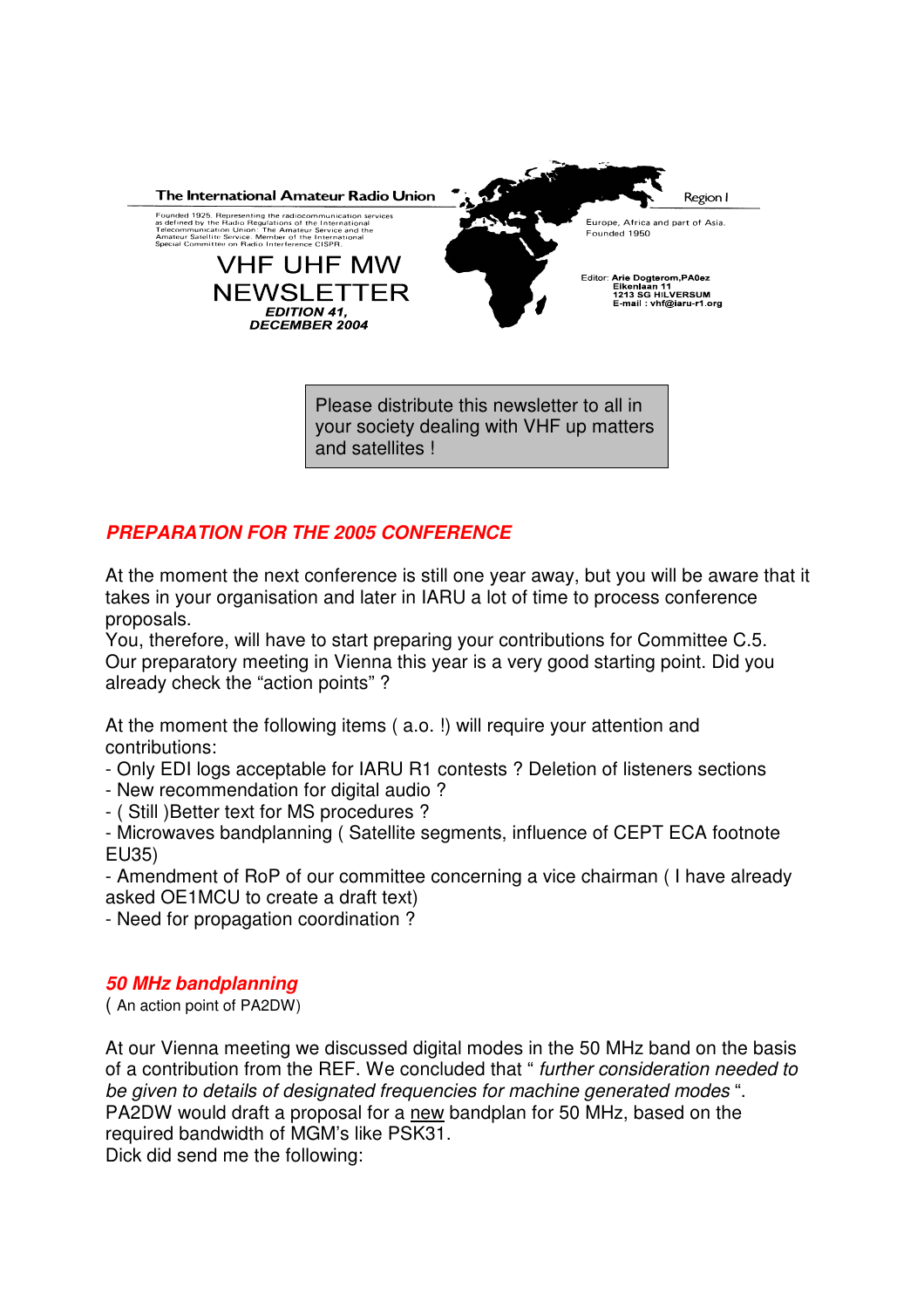*During the interim meeting in Vienna, the French delegation asked for a better solution for PSK31, as French amateurs only access tto he 50.2 - 51.2 MHz segment of the 50 MHz band.*

*They proposed 50.385 Mhz for PSK31, although the IARU bandplan mentions 50.250 Mhz as the centre of activity for PSK31. Allthough 50.250 Mhz is within the range of the French allocation, it is in a narrowband MGM segment, the 2700 Hz MGM range of the bandplan.*

| Frequency<br>(MHz) | <b>Maximum</b><br>bandwidth | <b>Class of transmission</b> | Usage recommendation                                                                                                                                                                                                                                                             |
|--------------------|-----------------------------|------------------------------|----------------------------------------------------------------------------------------------------------------------------------------------------------------------------------------------------------------------------------------------------------------------------------|
| 5000050100         | 500 Hz                      | Telegraphy, MGM              | $50,000 - 50,080$<br>Beacons<br>Telegraphy centre of activity<br>50,090                                                                                                                                                                                                          |
| 5010050300         | 2700 Hz                     | SSB, MGM                     | $50,100 - 50,130$<br>Intercontinental<br>telegraphy/SSB<br>50,110<br>DX calling<br>SSB centre of activity<br>50.150<br>Crossband centre of activity<br>50.185<br>MS centre of activity SSB<br>50,200<br><b>FSK441</b><br>$50,260 - 50,290$<br>50.270<br>FSK441 calling frequency |

### **50 MHz bandplan proposal for study and discussion**

## *Satellite allocations*

( An action point of G3VZV, our satellite coordinator)

At a meeting of the IARU AC a discussion took place on worldwide EXCLUSIVE use by amateur satellites of ( parts) of the amateur/satellite allocations. At that meeting it became clear that the situation in the different Regions was not fully taken into account by the satellite advisor. The Region 1 representatives promised to take this subject to the Region 1 VHF/UHF/MW Committee which could at its Vienna meeting discuss the matter. We did and Graham, G3VZV, prepared after the meeting a discussion paper which was forwarded to the Region 1 EC meeting in April inSofia. For your information the document is reproduced here. You are inviteed to discuss it with your satellite experts and inform Graham about your position. We then can in Davos come to a formal position:

#### *Background*

*:*

Historically, most amateur satellite activities have taken place using the amateur bands 144MHz and 435 MHz. The heavy terrestrial use of these bands has lead to the decisions to ensure that the amateur satellite service has had exclusive use of the 145.8-146.00 part of the 2 meter band and that other uses of the **435-438 MHz** "space" allocation are heavily restricted by IARU Region 1 bandplanning arrangements. Note that many Region 1 countries only have access to 432-438MHz in total. On the 1240-1300MHz band the space allocation of **1260-1270 MHz** ( uplink only) has also been reserved for exclusive satellite use.

Outline bandplans have been developed for the higher bands but until recently, there have been few if any amateur satellites active there.

#### *Proposals*

There have been recent changes to the amateur microwave allocations and the need to make it easier for amateurs to use the same or similar equipment for both terrestrial and space communication has been identified. It is proposed to develop new bandplans where the same or adjacent frequencies are used for both activities. These notes have been prepared on the basis of a Region1 "perspective" and it is understood that this needs discussion with the other two Regions as their allocations and needs may differ.

- That the existing arrangements for **145.8-146 MHz** remain as "amateur -satellite exclusive"
- That **435-438 MHz** remains basically amateur satellite exclusive but sharing with low power wideband digital terrestrial reuse accepted on a secondary non interference basis.